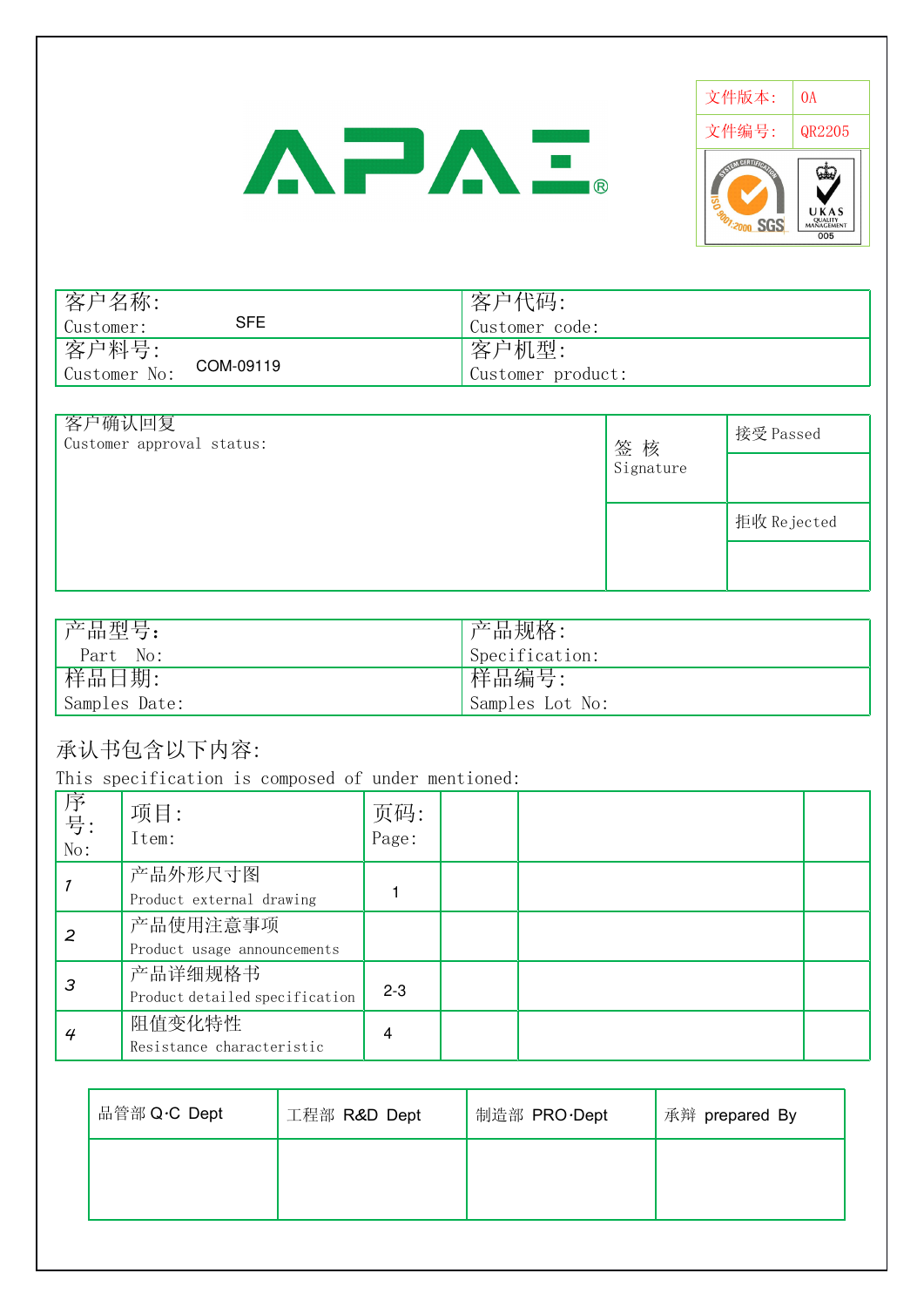

| MATERIAL   |                                                                                                                                         | SL <sub>45V</sub><br>SL60V<br>SL100V                                                           |                                               |                          |  |  |  |
|------------|-----------------------------------------------------------------------------------------------------------------------------------------|------------------------------------------------------------------------------------------------|-----------------------------------------------|--------------------------|--|--|--|
| LEVER TYPE | A-TYPE                                                                                                                                  | C-TYPE                                                                                         | AC-TYPE                                       | BH-TYPE                  |  |  |  |
| DIMENSIONS | 6<br>1.2<br>Σ<br>∥ü.                                                                                                                    | $72 - C0.5$<br>-6<br>$\frac{5}{11}$ 1.2<br>Ŀ                                                   | $W_1$ -2-C0.5<br>1.2<br>╙<br>-                | 8<br>1.2<br>$\Xi$<br>952 |  |  |  |
| LENGTH(L)  | 25<br>21<br>10<br>20<br>15 <sub>15</sub><br>L<br>10<br>10<br>7<br>F<br>10<br>10<br>$\overline{7}$<br>7<br>7<br>$\overline{7}$<br>6<br>M | 15 <sub>1</sub><br>20 25 27 8.5<br>10<br>ц<br>10<br>5<br>7<br>10 <sup>1</sup><br>10<br>E<br>10 | 8.5<br>10<br>┕<br>F<br>7<br>10<br>5<br>V<br>4 | 15<br>20<br>L            |  |  |  |

| $\overline{\mathcal{A}}$<br>$\overline{\triangledown}$ |          |                    |          | $\circledast$             | Unit<br>mm | Scale,             | <sup>11e</sup> APAI ELECTRON C CL |                  |                                                    |  |
|--------------------------------------------------------|----------|--------------------|----------|---------------------------|------------|--------------------|-----------------------------------|------------------|----------------------------------------------------|--|
| $\overline{\nabla\!\!\!\!Z'}$                          |          |                    |          | Designed Checked Approved |            |                    | Dwg.Title                         | SC608N-B10K-15A  |                                                    |  |
| $\bigtriangledown$                                     |          |                    |          | MR.LIU                    |            | I KELVIN JOSH CHEN |                                   |                  |                                                    |  |
| Zust                                                   | Design   | Date               | Name     |                           |            |                    | Dwg.Name                          | <b>SC608N</b>    |                                                    |  |
|                                                        |          |                    |          |                           | 2004-05-06 |                    |                                   |                  |                                                    |  |
|                                                        |          |                    |          |                           |            |                    |                                   |                  | $No$ Allow $\pm$ Number                            |  |
|                                                        | Material | <b>Card Number</b> | Disposal |                           |            | Date Graphics      | $10 Beloe \pm 0.2$                | $10~100 \pm 0.5$ | ' 100Above $\pm$ 0.8   Angle $\pm$ 10 <sup>o</sup> |  |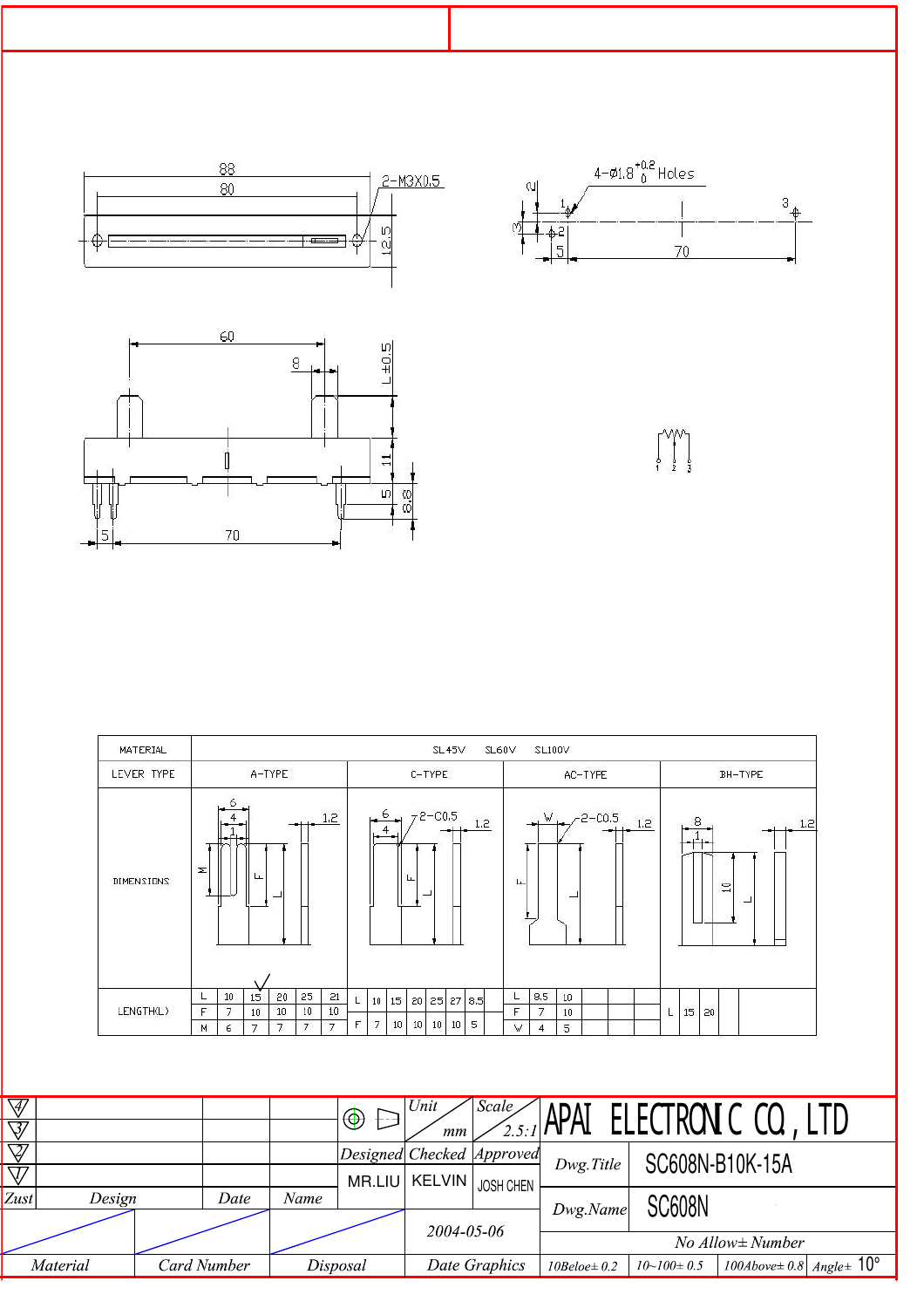#### 适用型号:直滑 单双联系列

## 一、外观要求**: Appearance Appearance requirements requirements**

| 序号<br>NO.      | 项目<br><b>ITEM</b>             | 性能<br><b>PERFORMANCE</b>                                                                                                                   |
|----------------|-------------------------------|--------------------------------------------------------------------------------------------------------------------------------------------|
|                | 产品外观<br>Product<br>appearance | 产品无锈蚀、裂痕、电镀不良现象<br>Product without rust, crack, electroplating unhealthy phenomenon                                                        |
| $\overline{2}$ | 包装方法<br>Packing method        | 按产品规格包装(数量正确,型号料号符合)<br>According to the product specification packaging (with right quantity, type<br>materials issue in compliance with) |

#### 二、电气性能**: Electrical Electrical characteristics characteristics**

| 序号<br>NO.      | 项目<br><b>ITEM</b>                | 性能<br><b>PERFORMANCE</b>                                          |                                                                                |        |           |        |
|----------------|----------------------------------|-------------------------------------------------------------------|--------------------------------------------------------------------------------|--------|-----------|--------|
| $\mathbf{1}$   | 全阻值<br>Total resistance          |                                                                   | 10 KΩ± 20 %                                                                    |        |           |        |
| $\overline{2}$ | 抵抗变化特性:<br>Resistance<br>taper   | $\blacksquare$<br>$\Box A$<br>$\Box C$<br>$\Box D$<br>$\square$ W |                                                                                |        |           |        |
| $\mathbf{3}$   | 残留阻值:<br>Residual<br>resistance  | $R \leq 10K\Omega$<br>$R\geq 250K$                                | ≤10Ω<br>$10K < R < 250K\Omega$<br>≤20Ω<br>$\leq$ 0.1% max. of total resistance |        |           |        |
| $\overline{4}$ | 阻值變化特性範圍<br>Resistance Taper     | A50%                                                              | B50%                                                                           | C50%   | D50%      | W50%   |
|                | Characteristics                  | $15 - 25%$                                                        | 40-60%                                                                         | 75-85% | $2 - 15%$ | 45-55% |
| 5              | 定格电力:<br>Ratings power           |                                                                   | B Taper: AC500V 0.5 W; Other Tapers: AC350V 0.25 W                             |        |           |        |
| 6              | 聯<br>動<br>差<br>Gang Error        | $-40 \sim 0$ db <=3 db                                            |                                                                                |        |           |        |
| $\overline{7}$ | 滑动杂音<br>Slider noise             | 100mV 以下<br>100mV max                                             |                                                                                |        |           |        |
| 8              | 绝缘抵抗<br>Insulation<br>resistance | DC 250V, 100MΩ以上<br>100MΩ min. at DC 250V                         |                                                                                |        |           |        |
| 9              | 耐电压<br>Voltage proof             |                                                                   | 1 minute at AC 300V                                                            |        |           |        |

#### 三、机械性能**: Mechanical Mechanical characteristics characteristics**

| 宝星  | 项<br>$\sim$ | 性能                                   |
|-----|-------------|--------------------------------------|
| NO. | ЕM          | $\cdots$<br>`` I\I .<br>$\mathbf{u}$ |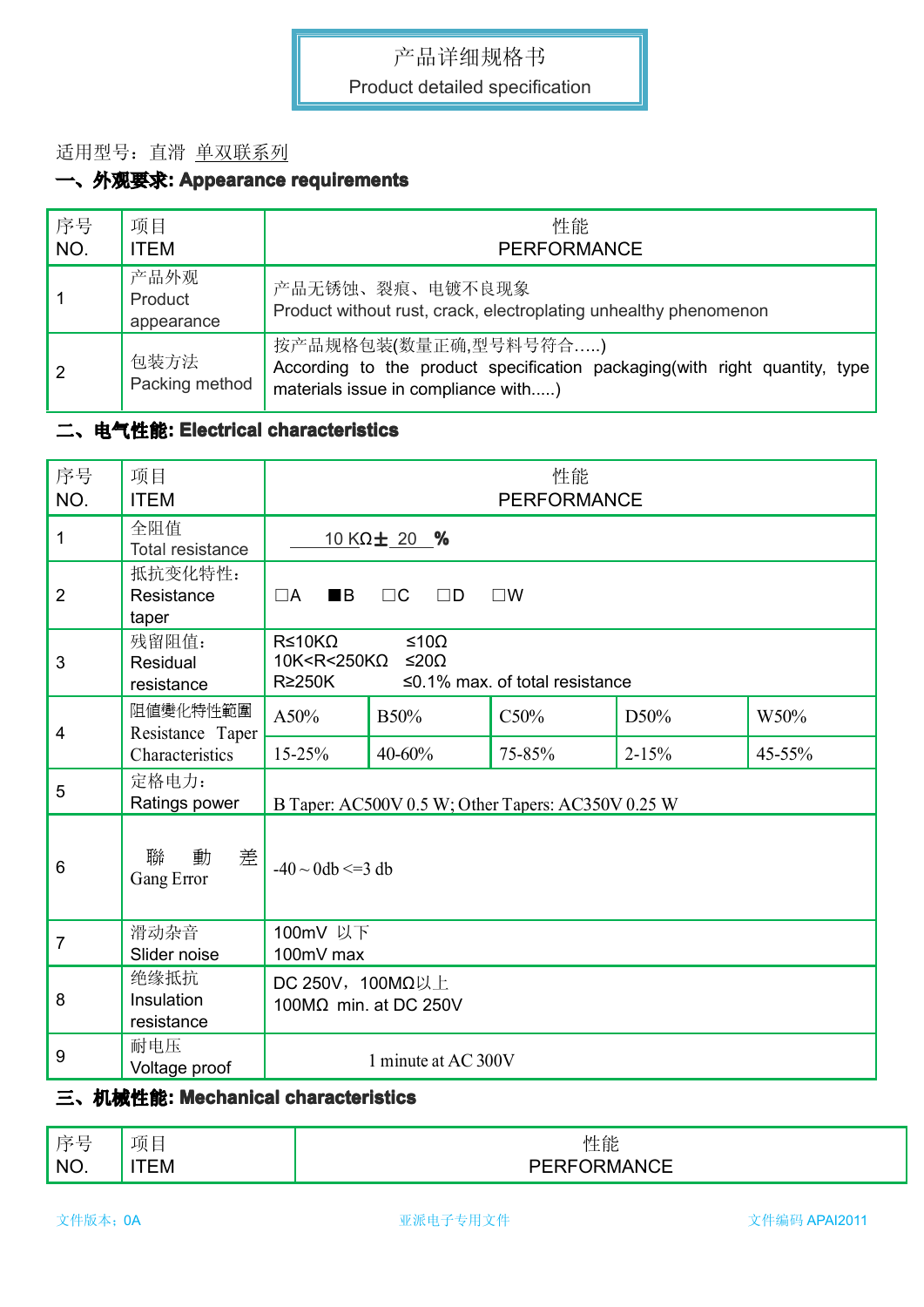|   | 全滑動止強度<br><b>Stopper Strength</b>       | $5$ kgf.cm max. $/3$ sec.<br>From the base level to a point of 2mm |
|---|-----------------------------------------|--------------------------------------------------------------------|
| 2 | 作動力 Operating<br>Force                  | $50 - 300$ gf.cm                                                   |
| 3 | C.C.脫出力<br>Click slip-out force         | $50 \sim 350$ gf.cm                                                |
| 4 | 軸心搖動接受力<br>Lever Wobble                 | $2(2*L)/25$ mm max. (L: lever length both side)                    |
| 5 | 轴心压入拉起强度<br>Lever Push-Pull<br>Strength | 5 kgf.cm max. at 10 sec.                                           |
| 6 | 柄的偏心度<br>Lever Deviation                | $0.5$ max. (one side)                                              |

## 四、耐久性能**:**Anti-permeability

| 序号  | 项目                             | 性能                                                                                                                                           |
|-----|--------------------------------|----------------------------------------------------------------------------------------------------------------------------------------------|
| NO. | TEM                            | <b>PERFORMANCE</b>                                                                                                                           |
|     | 滑动寿命<br><b>Rotational life</b> | 无负荷时, 每小时 600 周, 10000±200 周后阻值变化不超过±15%。<br>Permissible resistance change after 10,000±200 cycles on 600 r.p.h.without<br>load $±15\%$ max. |

## 五、焊锡方式**:** Solder way

| 序<br>号<br><b>NO</b> | 项目<br><b>ITEM</b>         | 性能<br>PERFORMANCE |
|---------------------|---------------------------|-------------------|
| $\overline{1}$      | 手工焊锡<br>Manual<br>welding | 300℃±10℃ 3S±1S    |
| $\vert$ 2           | 波峰焊接<br>Wave<br>soldering | 240℃±260℃ 4S±0.5S |

| 制作<br>Designed | 核<br>审<br>Checked | 核 准<br>Approve |
|----------------|-------------------|----------------|
|                |                   |                |
|                |                   |                |